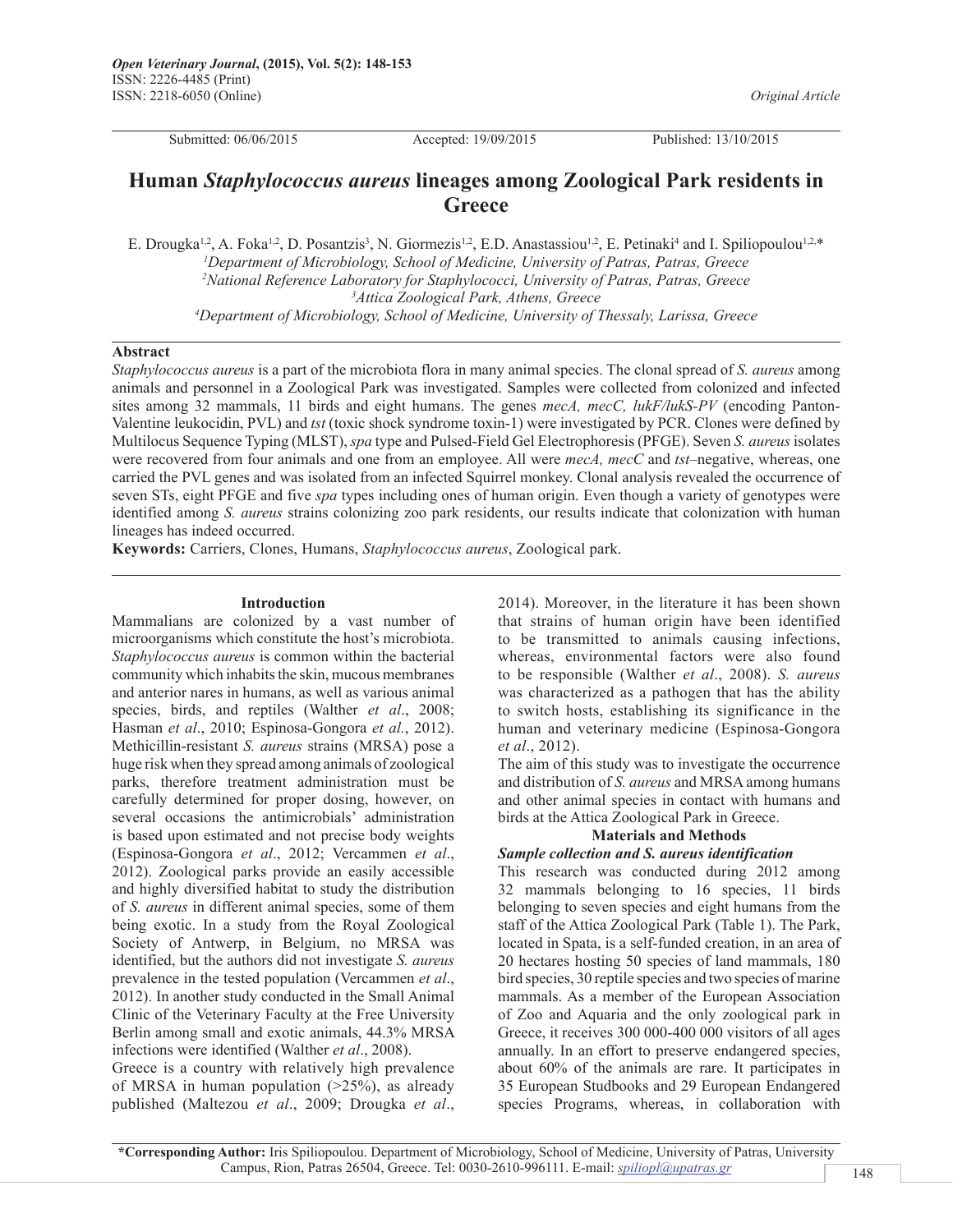| Studied population                      | Scientific names             | Sampling<br>site                       | Number of samples<br>per animal | Number of<br>samples                  | Number of<br>S. aureus isolates                      |
|-----------------------------------------|------------------------------|----------------------------------------|---------------------------------|---------------------------------------|------------------------------------------------------|
| Mammals (n=40)                          |                              |                                        |                                 |                                       |                                                      |
| Human $(n=8)$                           | Homo sapiens                 | Nostrils                               | 1                               | 8                                     | 1                                                    |
| Baringo giraffe (n=4)                   | Giraffa camelopardalis       | Pile                                   | 1                               | 4                                     | $\mathbf{0}$                                         |
| Black and white ruffed<br>Lemur $(n=1)$ | Varecia variegata            | Nostrils<br>Pile                       | $\overline{2}$                  | 1<br>1                                | $\mathbf{0}$<br>$\mathbf{0}$                         |
| Black capped capuchin $(n=1)$           | Cebus apella                 | Pile                                   | 1                               | 1                                     | $\mathbf{0}$                                         |
| Brown bear $(n=4)$                      | Ursus arctos                 | <b>Nostrils</b><br>Pile                | 2                               | 4<br>$\overline{4}$                   | $\mathbf{0}$<br>$\mathbf{0}$                         |
| Bottle- nosed dolphin (n=2)             | Tursiops truncatus           | <b>Nostrils</b>                        | 1                               | $\overline{2}$                        | $\mathbf{0}$                                         |
| Cretan wild goat (n=2)                  | Capra aegagrus<br>cretica    | Nostrils<br>Pile                       | 2                               | $\overline{2}$<br>$\overline{2}$      | 1<br>$\mathbf{0}$                                    |
| Grant's zebra (n=2)                     | Equus quagga boehmi          | Pile                                   | 1                               | $\overline{2}$                        | $\mathbf{0}$                                         |
| Pygmy hippopotamus $(n=2)$              | Choeropsis liberiensis       | Nostrils<br>Pile                       | 2/1                             | 2<br>$\mathbf{1}$                     | $\mathbf{0}$<br>$\mathbf{0}$                         |
| Ring tailed lemur $(n=3)$               | Lemur catta                  | <b>Nostrils</b><br>Pile<br>Skin lesion | 3/1                             | 1<br>$\mathfrak{2}$<br>$\mathfrak{2}$ | $\mathbf{0}$<br>$\boldsymbol{0}$<br>$\boldsymbol{0}$ |
| Shetland pony $(n=3)$                   | Equus ferus caballus         | <b>Nostrils</b><br>Pile                | 2                               | 3<br>3                                | 1<br>1                                               |
| Skyrian horse (n=2)                     | Equus cabalus Skyros<br>Poni | Nostrils<br>Pile                       | 2                               | $\overline{c}$<br>$\overline{2}$      | $\mathbf{0}$<br>$\mathbf{0}$                         |
| Squirrel monkey $(n=1)$                 | Saimiri sciureus             | Nostrils<br>Skin lesion                | $\overline{2}$                  | 1<br>1                                | 1<br>1                                               |
| De Brazza's monkey (n=1)                | Cercopithecus<br>neglectus   | Nostrils<br>Pile                       | 2                               | 1<br>1                                | $\mathbf{0}$<br>$\theta$                             |
| Javan langur (n=1)                      | Trachypithecus<br>auratus    | <b>Nostrils</b><br>Pile                | 2                               | 1<br>1                                | $\boldsymbol{0}$<br>$\mathbf{0}$                     |
| $Cow(n=1)$                              | Bos taurus                   | <b>Nostrils</b><br>Pile                | 2                               | 1<br>1                                | $\boldsymbol{0}$<br>$\mathbf{0}$                     |
| Rabbit $(n=2)$                          | Oryctolagus cuniculus        | Nostrils<br>Pile                       | $\overline{2}$                  | 2<br>$\mathfrak{2}$                   | 1<br>1                                               |
| Birds $(n=11)$                          |                              |                                        |                                 |                                       |                                                      |
| Alexandrian parrot $(n=2)$              | Psittacula eupatria          | Skin                                   |                                 | 2                                     | $\mathbf{0}$                                         |
| Blue and gold macaw $(n=2)$             | Ara ararauna                 | Skin                                   | 1                               | 2                                     | $\boldsymbol{0}$                                     |
| Scarlet macaw (n=2)                     | Ara macao                    | Skin                                   | 1                               | 2                                     | $\overline{0}$                                       |
| Salmon-crested cockatoo (n=1)           | Cacatua moluccensis          | Skin                                   | 1                               | 1                                     | $\overline{0}$                                       |
| Military macaw $(n=2)$                  | Ara militaris                | Skin                                   | 1                               | 2                                     | $\overline{0}$                                       |
| African grey parrot $(n=1)$             | Psittacus erithacus          | Skin                                   | 1                               | 1                                     | $\bf{0}$                                             |
| Eclectus parrot $(n=1)$                 | Eclectus roratus             | Skin                                   | 1                               | 1                                     | $\overline{0}$                                       |
| Total $(n=51)$                          |                              |                                        |                                 | 72                                    | 8                                                    |

**Table 1.** Animal species included in this study for *S. aureus* carriage identification.

Veterinary, Biology and Agriculture University Schools it participates in students' educational projects and practice, scientific studies and research programs. Moreover, educational and entertainment projects for visitors and pupils are consistently organized.

The study was approved by the Bioethics Committee of the University of Patras (No EB25). A written informed consent was obtained from the human individuals, who are working in the Park between two and 15 years. They all had companion animals such as dogs, cats and birds,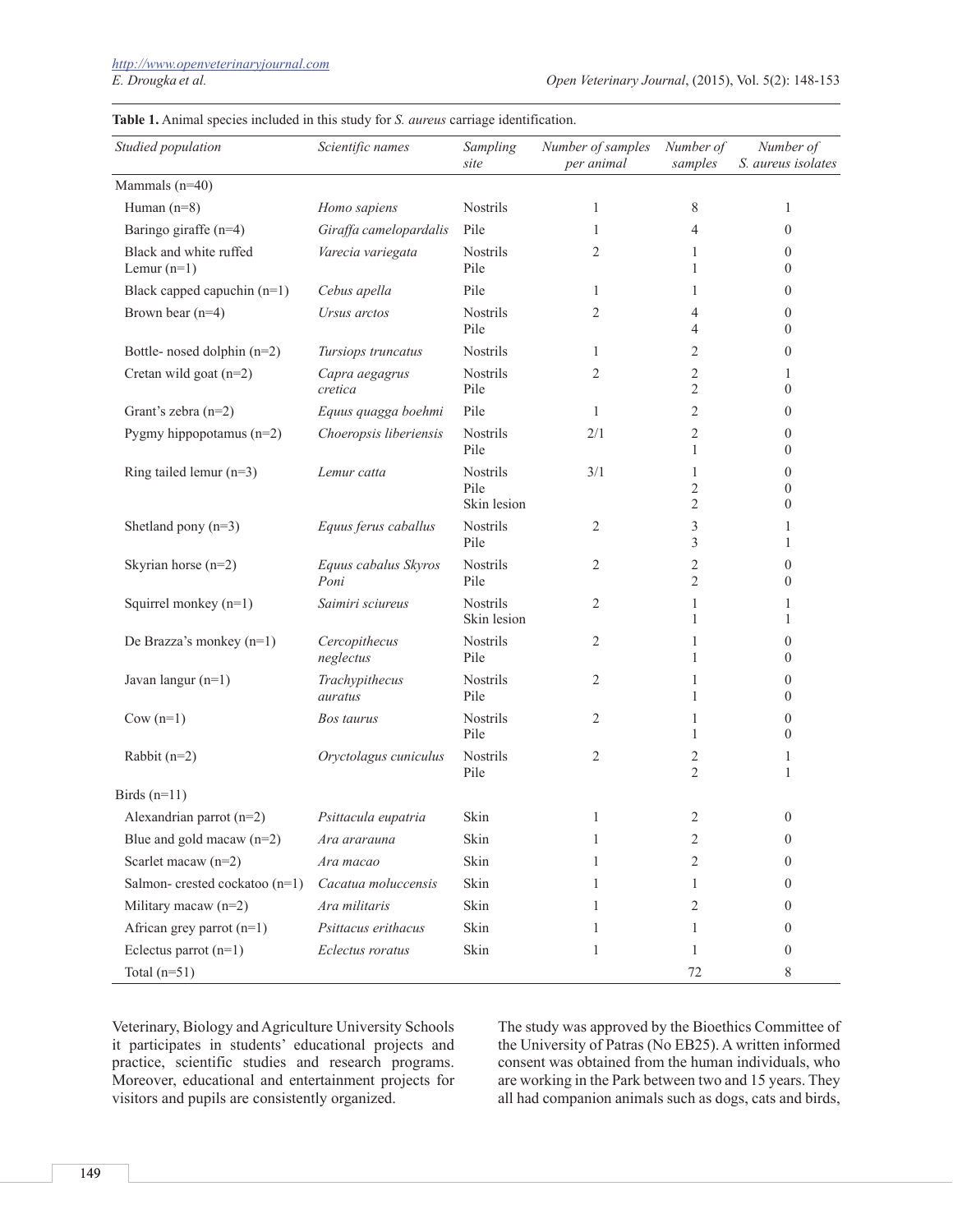but none was hospitalized during the last year. All eight humans are working as animal caregivers without any rotation; three with big mammals, three with birds and another two with monkeys and felines.

The study did not involve any experimentation, but was based on swabs collected by a veterinarian under routine diagnostic procedures from infected animals. Colonization samples were collected randomly among healthy animals at the Attica Zoological Park. *S. aureus* screening samples were obtained from the nostrils  $(n=23)$  and pile  $(n=27)$  or skin surfaces  $(n=11)$ . Any sites of infection in animals were also sampled (n=3). Swabs were inoculated into 3 mL Trypticase Soy Broth (TSB) transport medium with 6% NaCl (Difco, Sparks, MD, USA), and transferred to the National Reference Laboratory for Staphylococci. One loop from each sample was inoculated into fresh TSB for enrichment, plated onto Trypticase Soy Agar with 5% Sheep Blood (Becton Dickinson, Le Pont de Claix, France) and incubated at 37°C for 48 h. Isolates were identified on the basis of colony morphology, Gram stain, catalase production and coagulase test (Slidex Staph Plus, bioMérieux, Marcy l' Etoile, France), whereas, verification was carried out by PCR for *nuc* gene (Boye *et al*., 2014).

## *Antimicrobial susceptibility testing*

Susceptibility testing was performed according to EUCAST guidelines by the disc diffusion method for cefoxitin, tetracycline, gentamicin, rifampicin, kanamycin, erythromycin, clindamycin, fusidic acid and sulfamethoxazole-trimethoprim (SXT), (SirScan, i2a, Park Eureka, Montpellier, France) (The EUCAST, 2012). MICs of oxacillin, vancomycin, teicoplanin, daptomycin and linezolid were determined by a gradient method (Etest, bioMérieux) (The EUCAST, 2012).

## *Molecular analysis*

All isolates were tested by PCR for the presence of *mecA, mecC* (Stegger *et al*., 2012)*,* the genes encoding Panton-Valentine leukocidin (PVL) (*lukF/lukS*-PV) and toxic shock syndrome toxin-1 (TSST-1, *tst*) (Jarraud

*et al*., 2002), using the reference strains ATCC49775, LGA251, ATCC49775 and Fri913 as positive controls, respectively. DNA extraction was performed into agarose disks, whereas pulsed-field gel electrophoresis (PFGE) of *Sma*I DNA digests was carried out using a CHEF DR III apparatus (Bio-Rad Laboratories, Richmond, CA, USA). Visual interpretation of PFGE banding patterns and assignments of types were performed according to the published criteria (Tenover *et al*., 1995). PFGE types were named by capital letters and compared to previously identified pulsotypes among humans. A dendrogram was computed comparing molecular weights of strains' of DNA fragments by using FPQuest software (Bio-Rad, Cat.Num:1709300). Clustering was based on  $\geq 80\%$  similarity (Fig. 1). Multi Locus Sequence Typing (MLST) was performed according to published protocols (http://saureus. mlst.net/misc/info.asp) (Enright *et al*., 2000). The polymorphic X-region of protein A gene (*spa*) was analyzed (Stegger *et al*., 2012) and the resulting *spa* types and clonal clusters were assigned using the software Ridom StaphType (Ridom GmbH, Wurzburg, Germany).

#### **Results**

A total of seven *S. aureus* were recovered from four animals among 43 tested (prevalence 9.3%) and one isolate among the personnel (12.5%), (Table 1). Twelve mammalian species and all birds were negative for *S. aureus* carriage or infection (Table 1). The MIC of oxacillin was  $\leq 1.5$  mg/L, whereas the MICs of vancomycin ranged from 0.5 mg/L to 1 mg/L, teicoplanin from 1.5 mg/L to 3 mg/L and linezolid from 1 mg/L to 2 mg/L. Only two out of eight isolates showed resistance to fusidic acid and one to tetracycline (Table 2). All isolates were negative for *mecA, mecC* and *tst* genes, whereas, one carried the PVL genes, recovered from a skin infection of a Squirrel monkey (*Saimiri sciureus*). The human *S. aureus* strain belonged to ST80 clone *spa* type t053, PFGE type C and negative for PVL genes (Table 2, Fig. 1). Among the strains of animal origin,



**Fig. 1.** Dendogram of PFGE banding patterns of the isolated *S. aureus* strains and the respective MLST and *spa* types. One methicillin-resistant *S. aureus* strain (MRSA) of human origin, ST80-t053 and PFGE type. C is included as control.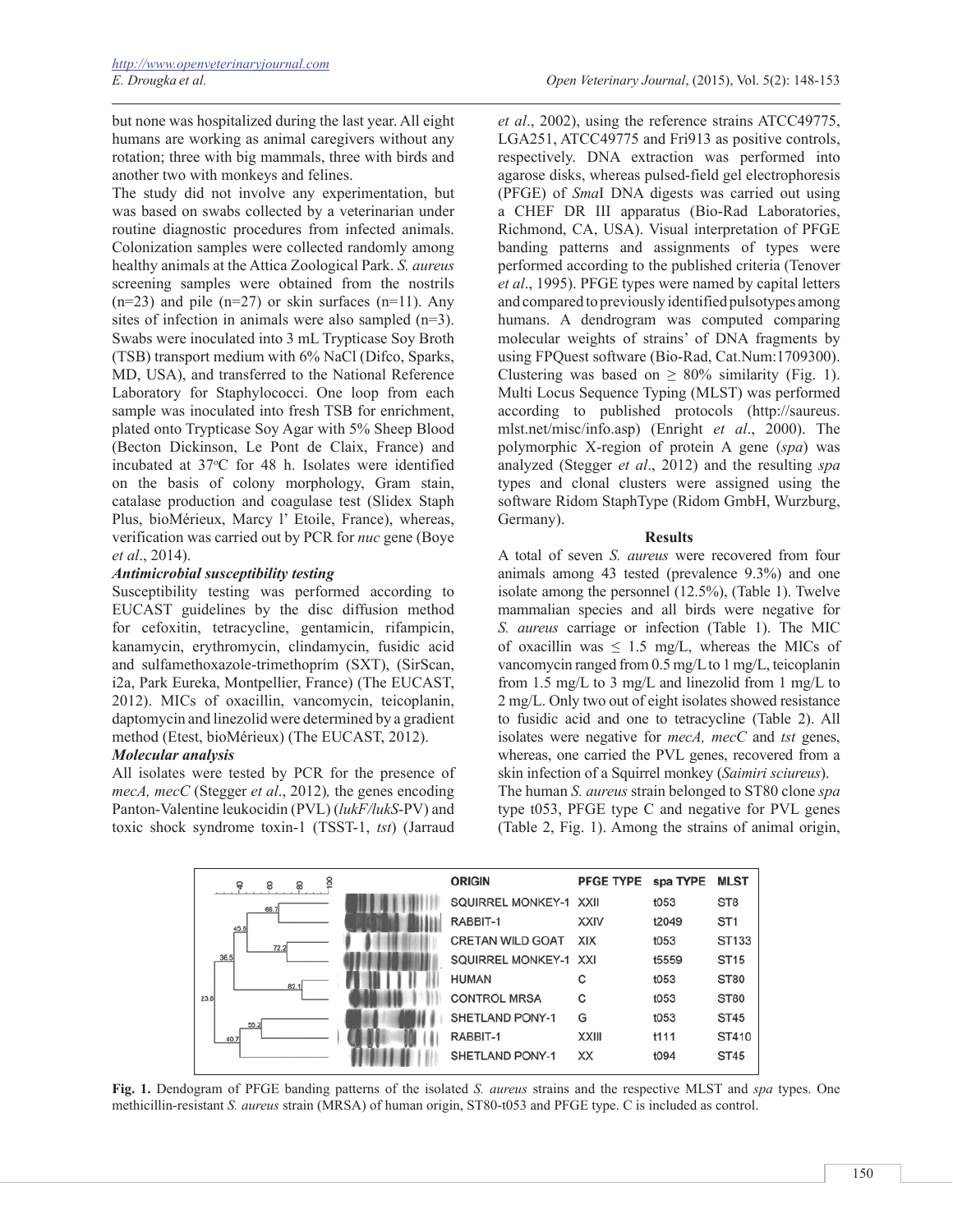| <i>Species</i>    | <b>MLST</b><br>ST | <i>MLST</i><br>group | spa type | spa CC    | <b>PFGE</b><br>type | <i>PVL</i><br>toxin | Antimicrobial resistance<br>patterns | Colonized/<br>infected $(C/I)$ |
|-------------------|-------------------|----------------------|----------|-----------|---------------------|---------------------|--------------------------------------|--------------------------------|
| Cretan wild goat  | 133               | 10                   | t053     | S         | XIX                 | N                   | Fusidic acid                         | C                              |
| Shetland pony-1   | 45                | 3                    | t053     | S         | G                   | N                   | Susceptible                          | C                              |
| Shetland pony-1   | 45                | 3                    | t094     | S         | XX                  | N                   | Susceptible                          | C                              |
| Squirrel monkey-1 | 15                |                      | t5559    | S         | XXI                 | N                   | Tetracycline, fusidic acid           | C                              |
| Squirrel monkey-1 | 8                 |                      | t053     | S         | <b>XXII</b>         | P                   | Susceptible                          |                                |
| Rabbit-1          |                   |                      | t2049    | Common    | <b>XXIV</b>         | N                   | Susceptible                          | C                              |
| Rabbit-1          | 410               | <b>New</b>           | t111     | <b>CC</b> | <b>XXIII</b>        | N                   | Susceptible                          | C                              |
| Human             | 80                | 14                   | t053     | S         | C                   | N                   | Susceptible                          | C                              |

**Table 2.** Phenotypic and molecular characteristics among *S. aureus* isolates from four animals and an employee at the Attica Zoological Park.

ST: Sequence types assigned by multi-locus sequence typing (MLST), MLST Groups: Classified according to sequence types by eBURST (http://saureus.mlst.net/misc/info.asp), CC: Clusters assigned according to *spa* types by BURP clustering with Ridom StaphType (Ridom GmbH, Wurzburg, Germany): t111 and t2049 are assigned to a common CC, PFGE: Pulsed-field gel electrophoresis types, PVL: Panton-valentine leukocidin genes detected by PCR, S: Singleton, N: negative, P: positive. Antimicrobials tested: cefoxitin, tetracycline, gentamicin, rifampicin, kanamycin, erythromycin, clindamycin, fusidic acid, sulfamethoxazole-trimethoprim, oxacillin, vancomycin, teicoplanin, daptomycin and linezolid.

MLST revealed the occurrence of six STs (133, 45, 15, 8, 1 and 410), which were classified into three major MLST Groups (10, 3 and 1), whereas ST410 was new in our setting (eBURST, http://saureus.mlst.net/misc/ info.asp), (Table 2). Five *spa* types were detected; t053 predominated (three strains), followed by t094, t111, t5559, and t2049 (one strain each). Seven PFGE types were identified, including type G that was previously characterized in humans (Drougka *et al*., 2014). The remaining five pulsotypes were detected in our setting for the first time in our present study (Fig. 1, Table 2).

#### **Discussion**

The prevalence of *S. aureus* carriage in animals and personnel of the zoo were 9.3% and 12.5%, respectively. This is much lower compared to published colonization rates of people in Greece (16.7% among hospital residents and 33.3% in health care workers) (Maltezou *et al*., 2009). Espinosa-Gongora *et al*. (2012) identified 35% *S. aureus* carriage among zoo animals that was comparable to their human population results. However, the aforementioned result can be explained by the low number of human participants that constitutes a limitation of our study. All *S. aureus* were methicillinsusceptible in this setting. The absence of MRSA has previously been detected among mammals of the zoological park in Belgium (Vercammen *et al*., 2012). Resistance to fusidic acid was detected in two isolates and to tetracycline in one; both are antimicrobials that are rarely used in the Zoological Park for local therapy only, whereas, this resistance phenotype is correlated with the human MRSA ST80 clone spread in the country (Drougka *et al*., 2014).

Molecular analysis classified the human *S. aureus* isolate as ST80, t053, PFGE type C and this isolate

was PVL-negative. The ST80 *spa* t053 clone is the predominant clone among MRSA in Greece, it was first identified as a hospital-associated pathogen, and it is mainly associated with skin and soft tissue infections in the community, but has also infiltrated the healthcare system causing nosocomial infections (Aires de Sousa *et al*., 2003; Drougka *et al*., 2014). Among the isolates of animal origin, ST45 has been identified in two strains, both originating from the Shetland pony (*Equus ferus caballus*) and was classified into different PFGE and *spa* types (t053 and t094). A search of the MLST database showed that ST45 has been found among human nasal carriers and is associated with hospital infections. Both MRSA and MSSA ST45 strains have been reported from several European countries (www. saureus.mlst.net/sql/all\_allelicprofileresults.asp). Espinosa-Gongora *et al*. (2012) identified ST45 strains in horses at the Copenhagen zoo. The identification of the human pulsotype G in the ST45 clone (Drougka *et al*., 2014), suggests that these strains may be of human origin and transmission of this clone might be associated with the close contact these animals have with personnel and visitors of the park.

Strains characterized as ST8 and ST15 clones were assigned into MLST Group1 and were isolated from the Squirrel monkey. These STs are mainly associated with human infections (Tavares *et al*., 2014), reinforcing the aspect that these strains might have been recently introduced to animals by humans and have not yet evolved for eliciting host specific traits. In Portugal, 4.7% of MSSA strains were classified to ST8-t008 clone (Tavares *et al*., 2014). In the present study, the strain characterized as ST8 belonged to *spa* type t053, a human lineage in Greece, previously identified in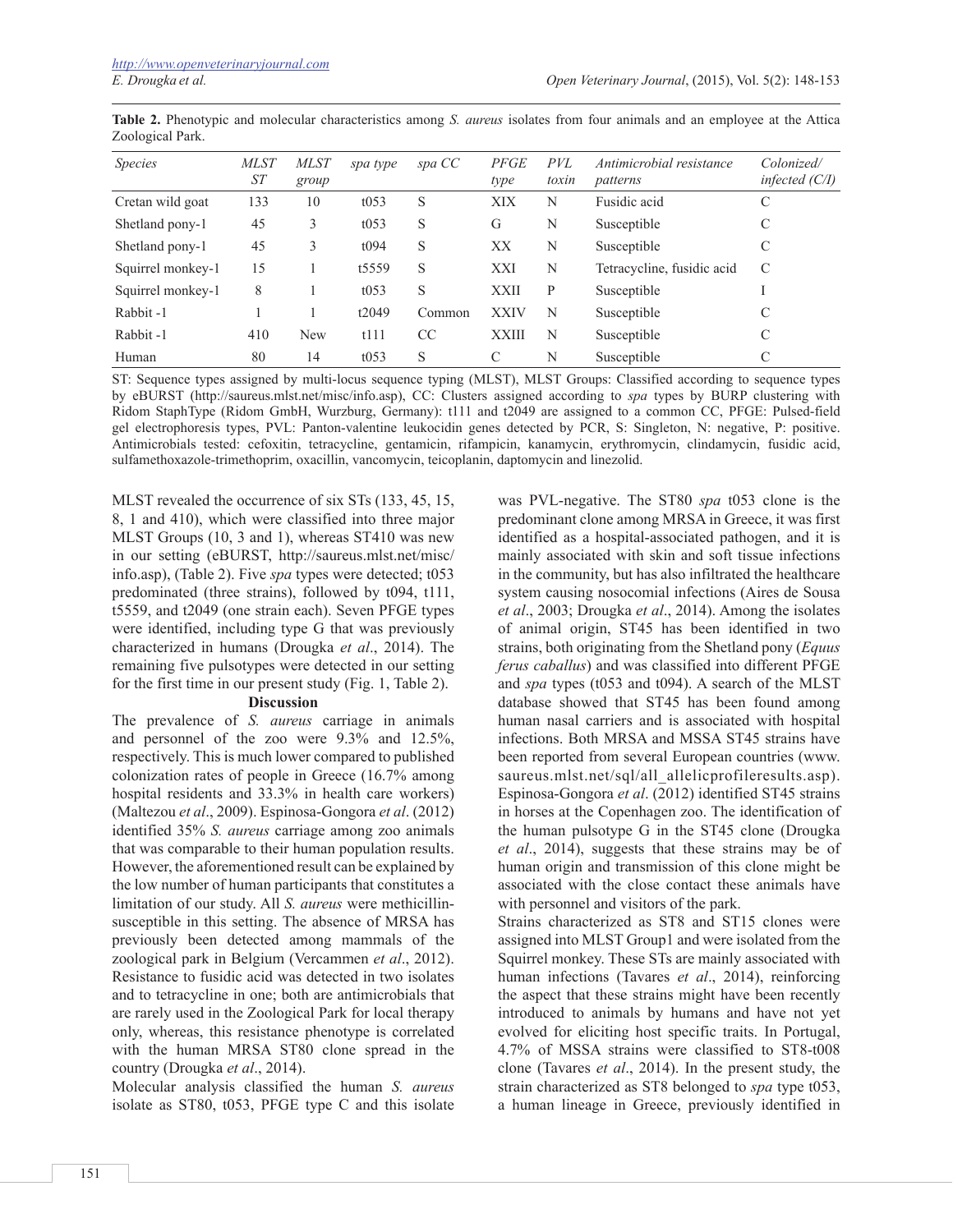MRSA (ST8-SCC*mec*-IV), carrying also PVL genes (Drougka *et al*., 2014). Moreover, the ST8-t053 strain originating from the skin infection of a Squirrel monkey was PVL-positive, reinforcing the aspect of human to animal transfer and the importance of surveillance for *S. aureus* and not only for MRSA transmission.

ST133 isolated from a goat has been previously identified in cows, goats and sheep (Smyth *et al*., 2009). Two STs were identified from the rabbit: ST1, which was originally a human clone but has also colonized some other animal species (Gómez-Sanz *et al*., 2013), and ST410, a clone rarely reported in the literature (Smyth *et al*., 2009).

The predominant *spa* type t053 has been identified among strains of human origin and more specifically associated with the ST80 clone that is common in our country (Table 2) (Drougka *et al*., 2014), whereas worldwide, its frequency is very low (0.02%). It has previously been detected among ST5 strains in France, Germany, Romania and Spain (http:// spa.ridom.de/frequencies.shtml). Moreover, in the present study, t053 was characterized among strains of different STs (Table 2), suggesting that zoo park animals are colonized by *S. aureus* clonal lineages of human origin.

## **Conclusions**

Worldwide, studies investigating the distribution of *S. aureus* in zoo park population have been very scarce and this is the first study conducted in Greece. A variety of STs were identified among *S. aureus* colonizing the zoological park's inhabitants, interpreted by the fact that in most cases they do not interact with each other, thus having no chance to transmit bacteria between different species. However, our results indicate that some animals are colonized with lineages of human origin. No transmission of infection among animals and personnel has been detected. Further studies should be carried out in order to provide additional information of *S. aureus* ecology in the animal kingdom.

#### **Acknowledgements**

We would like to thank, Prof. Jerome Etienne and Prof. Frederic Laurent, National Reference Laboratory for Staphylococci, Lyon, France, for kindly providing the reference *S. aureus* strains used in our experiments; Prof. Dr Alexander Friedrich and Prof. Dr Hajo Grundmann, Faculty of Medical Sciences, Medical Microbiology, Groningen, The Netherlands, for kindly providing the Ridom StaphType software; Mr Jean-Jacques Lesueur, founder of Attica Zoological Park, Athens, Greece, for kindly allowing us to conduct this study. This work was supported by funding from the National Staphylococcal Reference Laboratory, Greece, under the scientific responsibility of I. S. and E.D.A. (grant C954, Hellenic Centre for Disease Control and Prevention, HCDCP/ KEELPNO).

## *Conflict of interest*

Authors E.D. and A.F. have received funding from the National Staphylococcal Reference Laboratory.

## **References**

- Aires de Sousa, Μ., Bartzavali, C., Spiliopoulou, I., Santos Sanches, I., Crisostomo, M.I. and de Lencastre, H. 2003. Two international methicillinresistant *Staphylococcus aureus* clones endemic in a University Hospital in Patras, Greece. J. Clin. Microbiol. 41, 2027-2032.
- Boye, K., Schønning, K., Westh, H. and Lisby, G. 2014. Fast screening for MRSA by quadriplex real- time PCR. In the Proceedings of the 24<sup>th</sup> European Congress of Clinical Microbiology and Infectious Diseases; Barcelona, Spain, Poster Number: 1534.
- Drougka, E., Foka, A., Liakopoulos, A., Doudoulakakis, A., Jelastopulu, E., Chini, V., Spiliopoulou, A., Levidiotou, S., Panagea, T., Vogiatzi, A., Lebessi, E., Petinaki, E. and Spiliopoulou, I. 2014. A 12-year survey of methicillin-resistant *Staphylococcus aureus* infections in Greece: ST80-IV epidemic? Clin. Microbiol. Infect. 20, 796-803.
- Enright, M.C., Day, N.P., Davies, C.E., Peacock, S.J. and Spratt, B.G. 2000. Multilocus sequence typing for characterization of methicillin-resistant and methicillin-susceptible clones of *Staphylococcus aureus*. J. Clin. Microbiol. 38, 1008-1015.
- Espinosa-Gongora, C., Chrobak, D., Moodley, A., Bertelsen, M.F. and Guardabassi, L. 2012. Occurrence and distribution of *Staphylococcus aureus* lineages among zoo animals. Vet. Microbiol. 158, 228-231.
- Gómez-Sanz, E., Torres, C., Benito, D., Lozano, C. and Zarazaga, M. 2013. Animal and human *Staphylococcus aureus* associated clonal lineages and high rate of *Staphylococcus pseudintermedius* novel lineages in Spanish kennel dogs: predominance of *S. aureus* ST398. Vet. Microbiol. 166, 580-589.
- Hasman, H., Moodley, A., Guardabassi, L., Stegger, M., Skov, R.L. and Aarestrup, F.M. 2010. Spa type distribution in *Staphylococcus aureus* originating from pigs, cattle and poultry. Vet. Microbiol. 141, 326-331.
- Jarraud, S., Mougel, C., Thioulouse, J., Lina, G., Meugnier, H., Forey, F., Nesme, X., Etienne, J. and Vandenesch, F. 2002. Relationships between *Staphylococcus aureus* genetic background, virulence factors, *agr* groups (alleles), and human disease. Infect. Immun. 70, 631-641.
- Maltezou, H.C., Vourli, S., Katerelos, P., Maragos, A., Kotsalidou, S., Remoudaki, E., Papadimitriou, T. and Vatopoulos, A.C. 2009. Panton-Valentine leukocidin-positive methicillin-resistant *Staphylococcus aureus* outbreak among healthcare workers in a long-term care facility. Int. J. Infect. Dis. 13, 401-406.